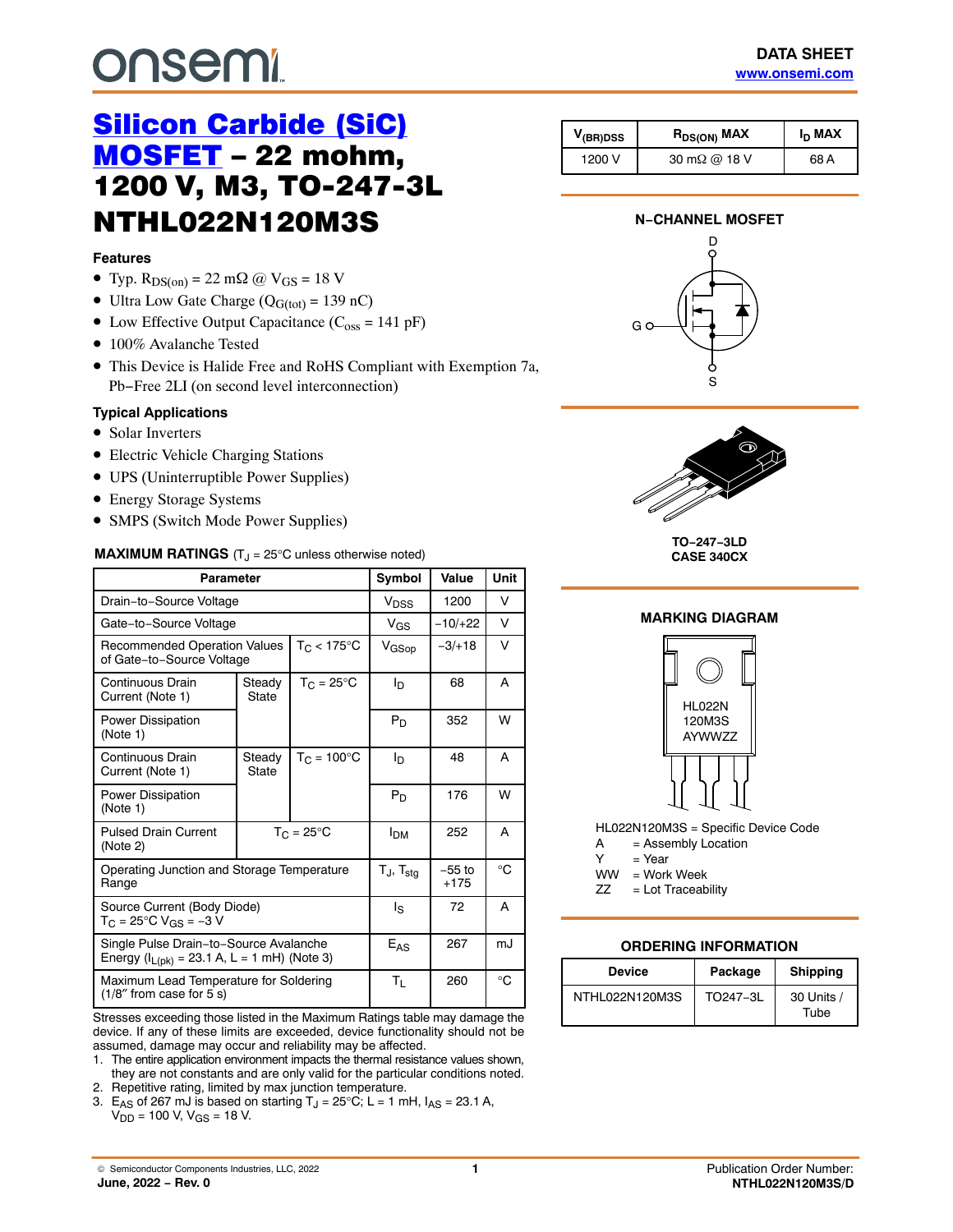# **THERMAL CHARACTERISTICS**

| Parameter                                   | <b>Symbol</b>  | Max  | Unit |
|---------------------------------------------|----------------|------|------|
| Junction-to-Case - Steady State (Note 1)    | $R_{\theta$ JC | 0.43 | ℃⁄W  |
| Junction-to-Ambient - Steady State (Note 1) | $R_{\theta$ JA | 40   |      |

## **ELECTRICAL CHARACTERISTICS** (T<sub>J</sub> = 25°C unless otherwise specified)

| <b>Parameter</b>                                                    | Symbol                | <b>Test Condition</b>                                       | Min                      | <b>Typ</b>               | Max                      | Unit      |
|---------------------------------------------------------------------|-----------------------|-------------------------------------------------------------|--------------------------|--------------------------|--------------------------|-----------|
| <b>OFF-STATE CHARACTERISTICS</b>                                    |                       |                                                             |                          |                          |                          |           |
| Drain-to-Source Breakdown Voltage                                   | $V_{(BR)DSS}$         | $V_{GS} = 0$ V, $I_D = 1$ mA                                | 1200                     |                          |                          | V         |
| Drain-to-Source Breakdown Voltage<br><b>Temperature Coefficient</b> | $V_{(BR)DSS}/T_J$     | $I_D = 1$ mA, referenced to 25°C                            | $\overline{\phantom{a}}$ | 0.3                      | $\qquad \qquad -$        | $V$ /°C   |
| Zero Gate Voltage Drain Current                                     | $I_{DSS}$             | $V_{GS} = 0 V$ ,<br>$T_{\rm J}$ = 25°C<br>$V_{DS}$ = 1200 V | $\frac{1}{2}$            | $\equiv$                 | 100                      | μA        |
| Gate-to-Source Leakage Current                                      | l <sub>GSS</sub>      | $V_{GS}$ = +22/-10 V, $V_{DS}$ = 0 V                        | $\overline{\phantom{0}}$ |                          | ±1                       | μA        |
| <b>ON-STATE CHARACTERISTICS (Note 2)</b>                            |                       |                                                             |                          |                          |                          |           |
| Gate Threshold Voltage                                              | $V_{GS(TH)}$          | $V_{GS} = V_{DS}$ , $I_D = 20$ mA                           | 2.04                     | 2.72                     | 4.4                      | V         |
| Recommended Gate Voltage                                            | V <sub>GOP</sub>      |                                                             | -3                       | $\overline{\phantom{0}}$ | $+18$                    | V         |
| Drain-to-Source On Resistance                                       | $R_{DS(on)}$          | $V_{GS}$ = 18 V, $I_D$ = 40 A, T <sub>J</sub> = 25°C        | $\overline{\phantom{a}}$ | 22                       | 30                       | $m\Omega$ |
|                                                                     |                       | $V_{GS}$ = 18 V, $I_D$ = 40 A, T <sub>J</sub> = 175°C       | $\equiv$                 | 47                       | $\overline{\phantom{0}}$ |           |
| <b>Forward Transconductance</b>                                     | <b>g<sub>FS</sub></b> | $V_{DS}$ = 10 V, $I_D$ = 40 A                               | $\frac{1}{2}$            | 34                       | $\equiv$                 | S         |
| <b>CHARGES, CAPACITANCES &amp; GATE RESISTANCE</b>                  |                       |                                                             |                          |                          |                          |           |
| Input Capacitance                                                   | C <sub>ISS</sub>      | $V_{GS}$ = 0 V, f = 1 MHz, $V_{DS}$ = 800 V                 | $\overline{\phantom{a}}$ | 3130                     | $\overline{\phantom{0}}$ | pF        |
| Output Capacitance                                                  | $C_{OSS}$             |                                                             | $\equiv$                 | 141                      | $\equiv$                 |           |
| Reverse Transfer Capacitance                                        | $C_{RSS}$             |                                                             | $\qquad \qquad -$        | 12                       | $\overline{\phantom{0}}$ |           |
| <b>Total Gate Charge</b>                                            | Q <sub>G(TOT)</sub>   | $V_{GS} = -3/18$ V, $V_{DS} = 800$ V,                       | $\equiv$                 | 139                      | ÷,                       | nC        |
| <b>Threshold Gate Charge</b>                                        | $Q_{G(TH)}$           | $I_D = 40 A$                                                | $\overline{\phantom{a}}$ | 20                       | $\equiv$                 |           |
| Gate-to-Source Charge                                               | $Q_{GS}$              |                                                             | $\overline{\phantom{a}}$ | 24                       | $\qquad \qquad -$        |           |
| Gate-to-Drain Charge                                                | $Q_{GD}$              |                                                             | $\overline{\phantom{0}}$ | 39                       | ÷,                       |           |
| Gate-Resistance                                                     | $R_G$                 | $f = 1$ MHz                                                 | $\qquad \qquad -$        | 1.5                      | $\equiv$                 | Ω         |
| <b>SWITCHING CHARACTERISTICS</b>                                    |                       |                                                             |                          |                          |                          |           |
| Turn-On Delay Time                                                  | $t_{d(ON)}$           | $V_{GS} = -3/18 V$ ,                                        | $\qquad \qquad -$        | 19                       | $\overline{\phantom{0}}$ | ns        |
| Rise Time                                                           | $t_r$                 | $V_{DS}$ = 800 V,<br>$I_D = 40 A$ ,                         |                          | 50                       |                          |           |
| Turn-Off Delay Time                                                 | $t_{d(OFF)}$          | $R_G = 4.5 \Omega$<br>Inductive Load (Note 4)               | $\qquad \qquad -$        | 44                       | $\qquad \qquad -$        |           |
| Fall Time                                                           | $t_f$                 |                                                             | $\qquad \qquad -$        | 14                       | $\overline{\phantom{0}}$ |           |
| Turn-On Switching Loss                                              | $E_{ON}$              |                                                             |                          | 1212                     | $\qquad \qquad -$        | μJ        |
| Turn-Off Switching Loss                                             | $E_{OFF}$             |                                                             |                          | 307                      |                          |           |
| <b>Total Switching Loss</b>                                         | $E_{\text{tot}}$      |                                                             |                          | 1519                     |                          |           |
| <b>SOURCE-DRAIN DIODE CHARACTERISTICS</b>                           |                       |                                                             |                          |                          |                          |           |
| Continuous Source-Drain Diode Forward<br>Current                    | l <sub>SD</sub>       | $V_{GS} = -3 V$ , T <sub>C</sub> = 25°C                     |                          | $\overline{\phantom{0}}$ | 72                       | Α         |
| Pulsed Source-Drain Diode Forward<br>Current (Note 2)               | $I_{SDM}$             |                                                             |                          |                          | 252                      |           |
| Forward Diode Voltage                                               | <b>V<sub>SD</sub></b> | $V_{GS} = -3 V$ , $I_{SD} = 40 A$ , $T_J = 25$ °C           | $\equiv$                 | 4.5                      | $\equiv$                 | V         |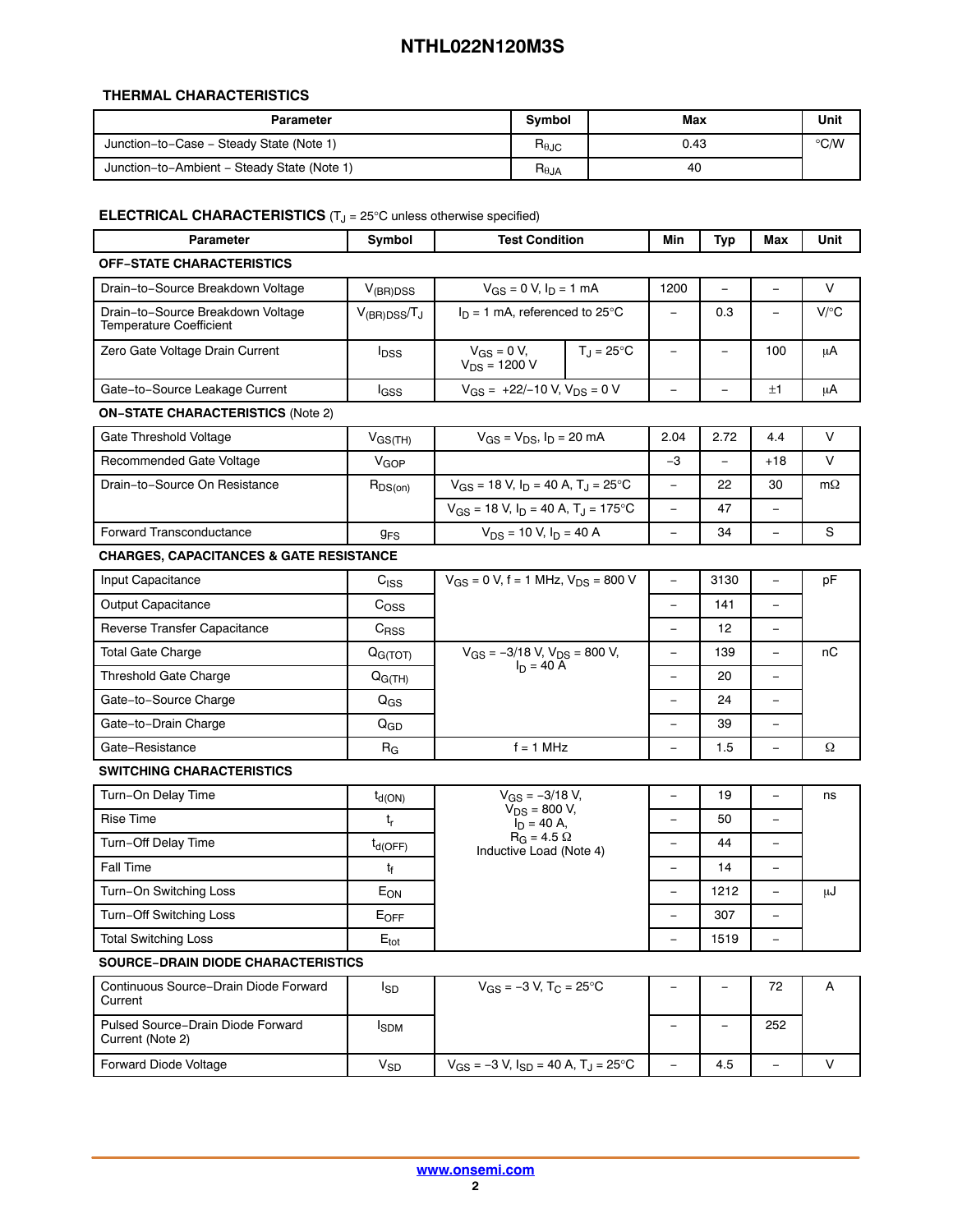# <span id="page-2-0"></span>**ELECTRICAL CHARACTERISTICS** (T<sub>J</sub> = 25°C unless otherwise specified) (continued)

| <b>Parameter</b>                          | Symbol          | <b>Test Condition</b>                       | Min | Тур | Max | Unit |  |
|-------------------------------------------|-----------------|---------------------------------------------|-----|-----|-----|------|--|
| <b>SOURCE-DRAIN DIODE CHARACTERISTICS</b> |                 |                                             |     |     |     |      |  |
| Reverse Recovery Time                     | t <sub>RR</sub> | $V_{GS} = -3/18$ V, $I_{SD} = 40$ A,        |     | 24  |     | ns   |  |
| Reverse Recovery Charge                   | $Q_{RR}$        | $dl_S/dt = 1000 A/\mu s$ , $V_{DS} = 800 V$ |     | 150 |     | nC   |  |
| Reverse Recovery Energy                   | $E_{REC}$       |                                             |     | 14  |     | μJ   |  |
| Peak Reverse Recovery Current             | <b>FRRM</b>     |                                             |     | 12  |     | A    |  |
| Charge time                               | tд              |                                             |     | 14  |     | ns   |  |
| Discharge time                            | t <sub>Β</sub>  |                                             |     | 11  |     | ns   |  |

Product parametric performance is indicated in the Electrical Characteristics for the listed test conditions, unless otherwise noted. Product performance may not be indicated by the Electrical Characteristics if operated under different conditions.

4.  $\,$  E<sub>ON</sub>/E<sub>OFF</sub> result is with body diode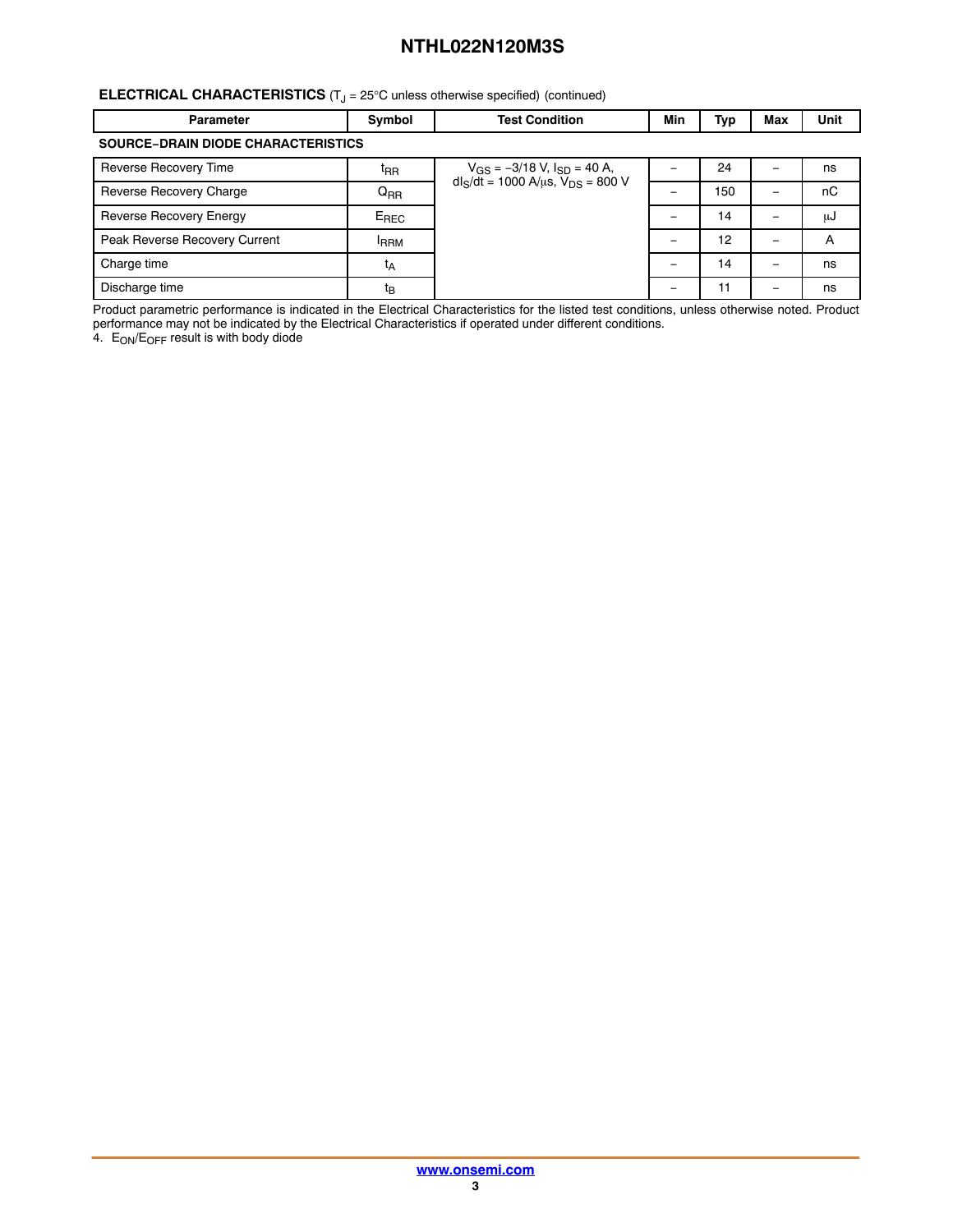# **TYPICAL CHARACTERISTICS**

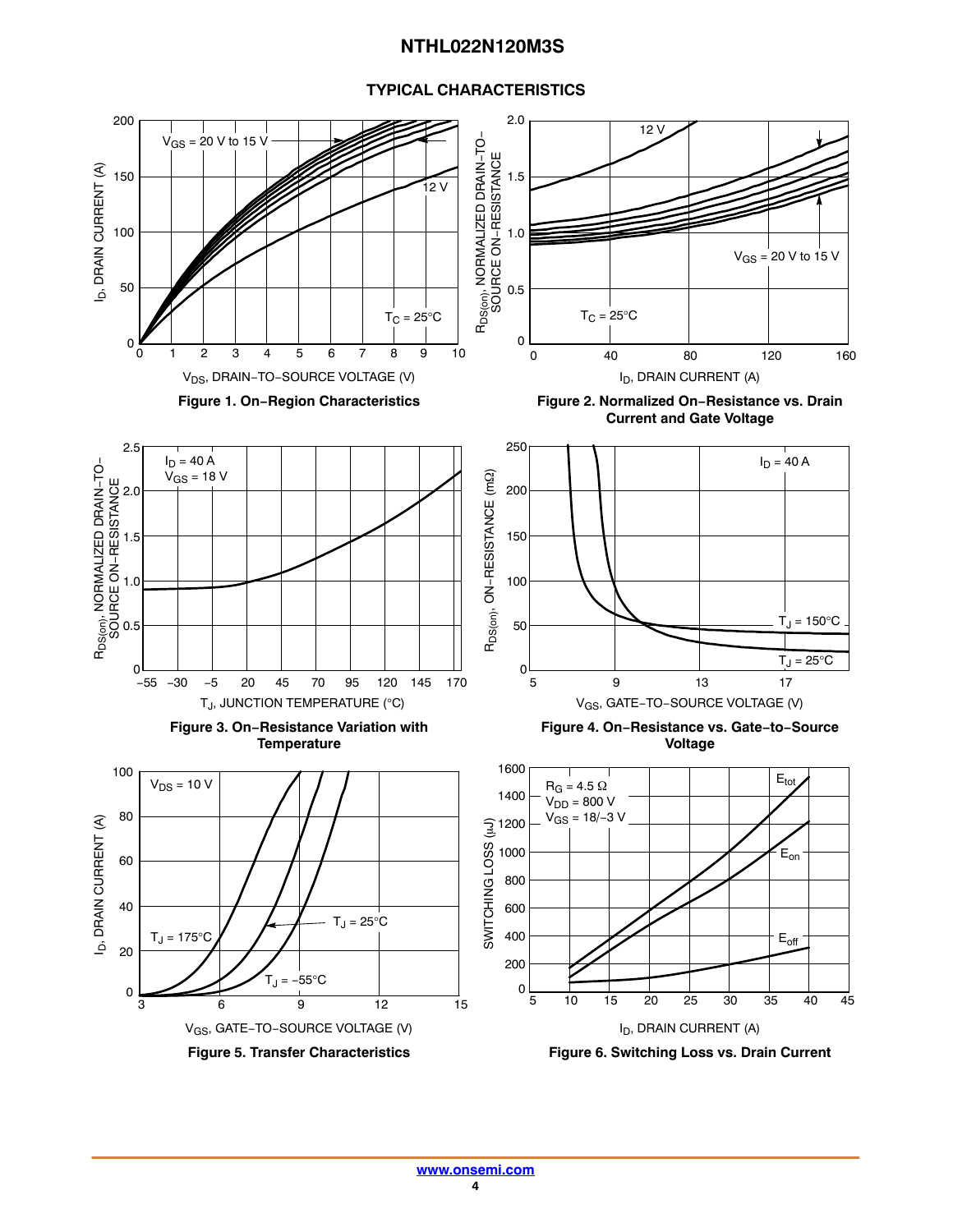# **TYPICAL CHARACTERISTICS**

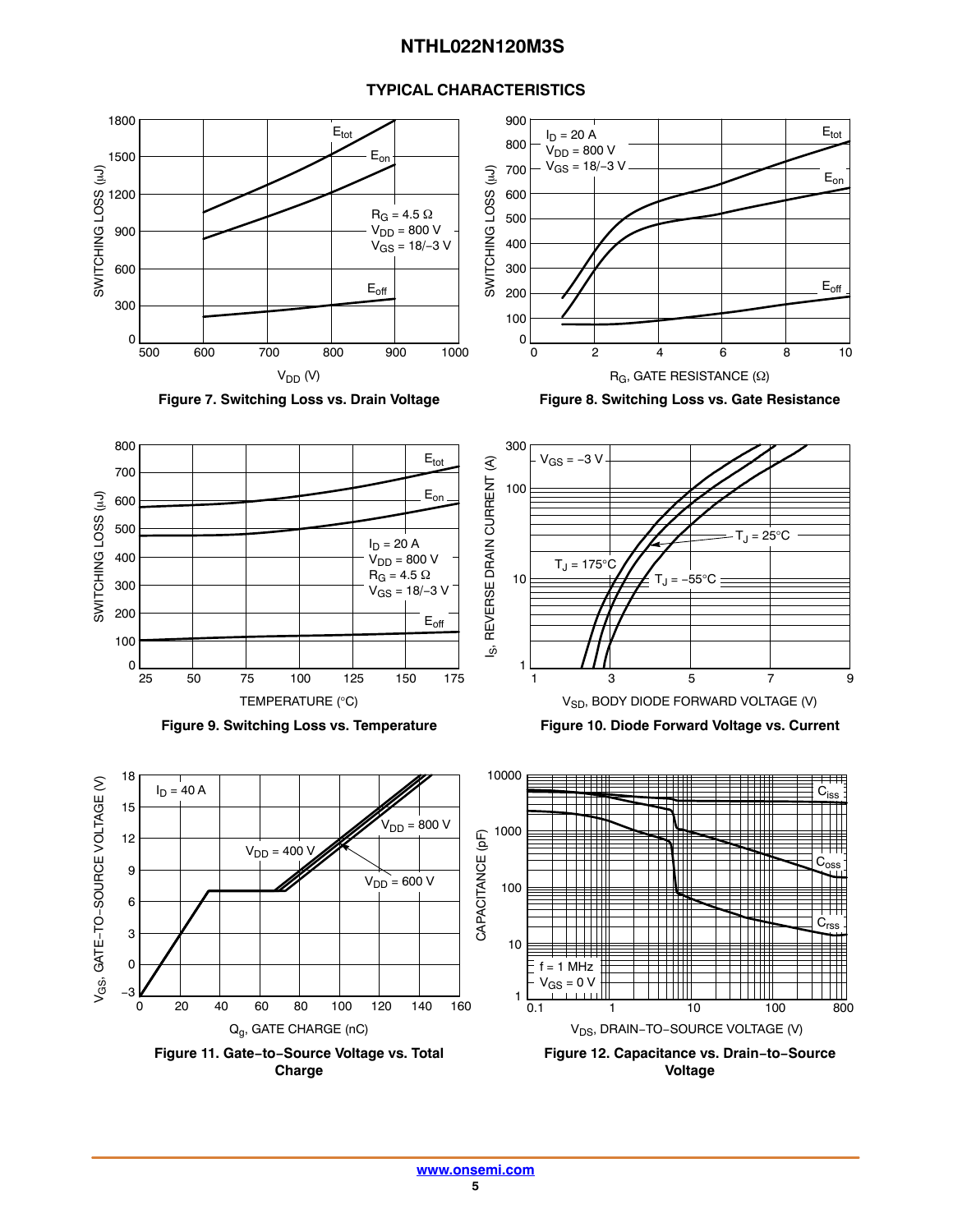# **TYPICAL CHARACTERISTICS**



**Figure 17. Junction−to−Case Transient Thermal Response**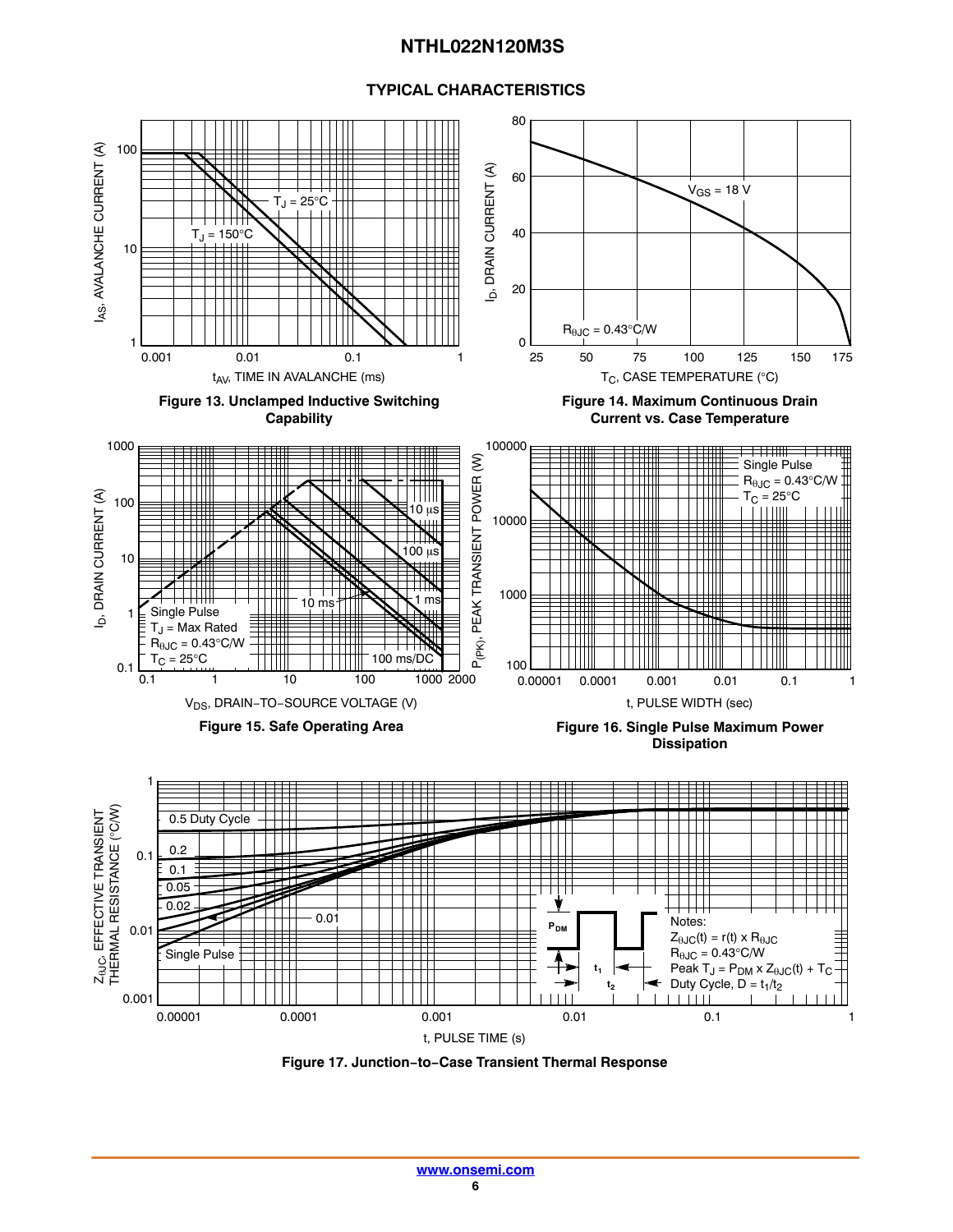# **PACKAGE DIMENSIONS**





NOTES: UNLESS OTHERWISE SPECIFIED.

- A. DIMENSIONS ARE EXCLUSIVE OF BURRS, MOLD FLASH, AND TIE BAR EXTRUSIONS.
- **B. ALL DIMENSIONS ARE IN MILLIMETERS.**
- C. DRAWING CONFORMS TO ASME Y14.5 2009.
- D. DIMENSION A1 TO BE MEASURED IN THE REGION DEFINED BY L1.
- E. LEAD FINISH IS UNCONTROLLED IN THE REGION DEFINED BY L1.





XXXXX = Specific Device Code  $A =$  Assembly Location<br>  $Y =$  Year

- Y = Year<br>WW = Work
	- = Work Week
- G = Pb−Free Package



|                | <b>MILLIMETERS</b> |            |            |  |  |
|----------------|--------------------|------------|------------|--|--|
| <b>DIM</b>     | <b>MIN</b>         | <b>NOM</b> | <b>MAX</b> |  |  |
| A              | 4.58               | 4.70       | 4.82       |  |  |
| A1             | 2.20               | 2.40       | 2.60       |  |  |
| A <sub>2</sub> | 1.40               | 1.50       | 1.60       |  |  |
| D              | 20.32              | 20.57      | 20.82      |  |  |
| E              | 15.37              | 15.62      | 15.87      |  |  |
| E <sub>2</sub> | 4.96               | 5.08       | 5.20       |  |  |
| e              |                    | 5.56       |            |  |  |
| L              | 19.75              | 20.00      | 20.25      |  |  |
| L1             | 3.69               | 3.81       | 3.93       |  |  |
| ØР             | 3.51               | 3.58       | 3.65       |  |  |
| Q              | 5.34               | 5.46       | 5.58       |  |  |
| S              | 5.34               | 5.46       | 5.58       |  |  |
| b              | 1.17               | 1.26       | 1.35       |  |  |
| b <sub>2</sub> | 1.53               | 1.65       | 1.77       |  |  |
| b4             | 2.42               | 2.54       | 2.66       |  |  |
| c              | 0.51               | 0.61       | 0.71       |  |  |
| D1             | 13.08              |            |            |  |  |
| D <sub>2</sub> | 0.51               | 0.93       | 1.35       |  |  |
| E1             | 12.81              |            |            |  |  |
| ØP1            | 6.60               | 6.80       | 7.00       |  |  |